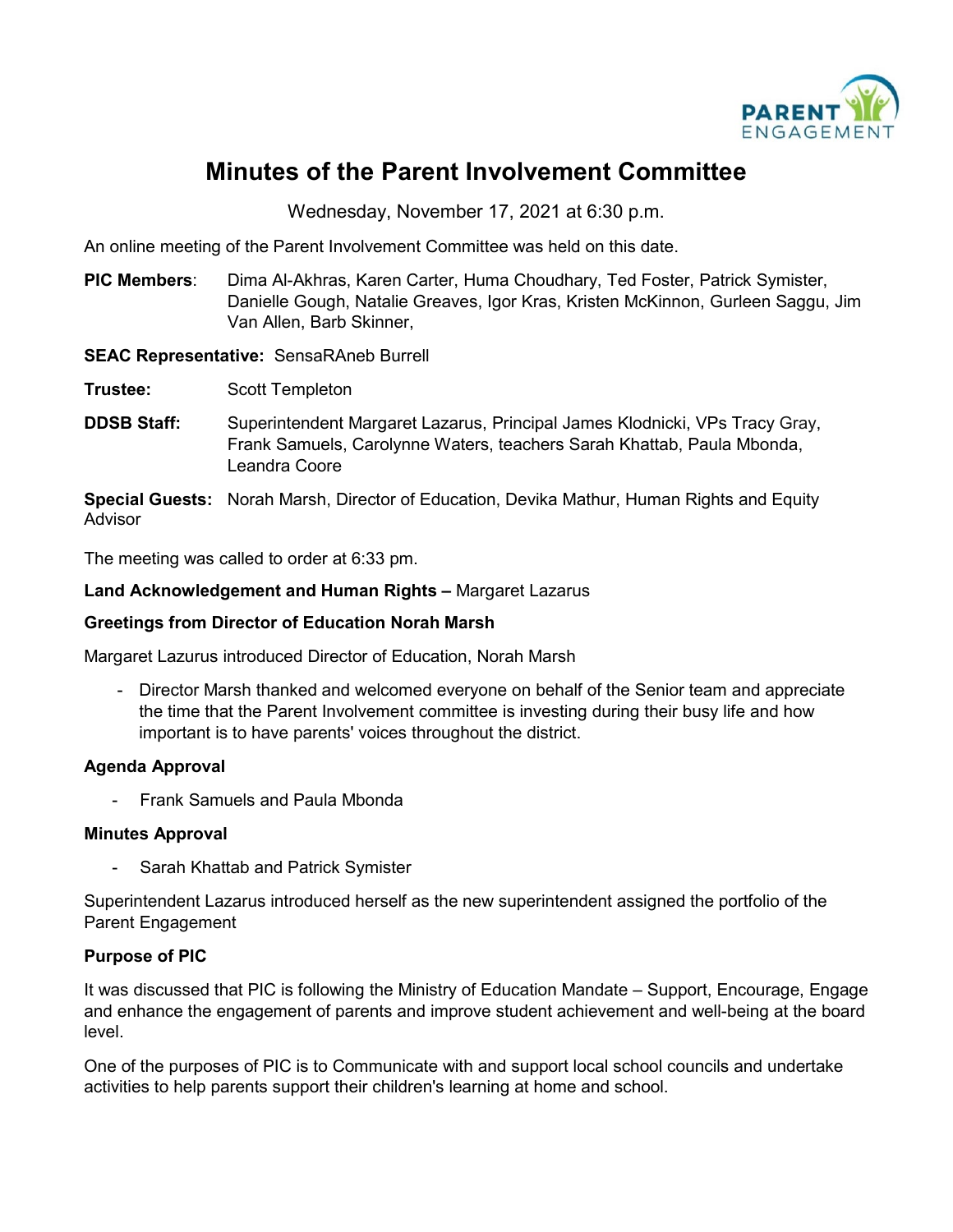Margaret explained the difference between School Community Council and the Parent Involvement Committee. SCC focused on individual schools and the PIC is supporting engagement throughout DDSB.

It was discussed that all PIC members should always avoid situations in which they could be deemed to be in a conflict of interest. It was suggested that if a PIC member perceive they are in a conflict of interest they have to declare it before discussion on the issue commences.

It was explained that to have an effective PIC meeting is to ensure that we listen to each other, all ideas are heard and discussed and always try to reach a consensus and respect each other. The Superintendent and trustee have to be present at each PIC meeting with a majority of parents.

## **Introduction of the Parent Involvement Committee 2021-2022**

- PIC members introduced themselves and the reasons why they wanted to be part of the Parent Involvement Committee
- -

#### **Roles and Responsibility of Co-Chairs**

- Margaret explained the responsibilities of PIC Chairs/ Co-Chairs Call in PIC meetings Prepare agendas and Chair PIC Meetings Act as a spokesperson on behalf of the PIC

## **Selecting Co-Chairs**

Patrick Symister

- Danielle Gough

**Date of next meetings –** 6:30 p.m.

- **December 8, 2021**
- **February 9, 2022**
- **April 13, 2022**
- **May 11, 2022**

#### **PIC Sub-Committee**

It was decided to send a description of the different Sub-Committees to the PIC members and submit their choices in a Google Form

It was suggested to send the SCC email accounts to the PIC members per their areas.

**Presentation:** Human Rights Policy by Devika Mathur, Human Rights and Equity Advisor

Devika Mathur presented the Human Rights Policies and explained the different phases that align with the Provincial and DDSB Commitment. Devika shared her presentation explaining in detail, the Human Rights Policy, roles and responsibilities of duty bearers and the accountability framework.

Devika Mathur will send the PIC members the link with the Human Rights Policy and public survey.

Devika answered questions from the PIC members.